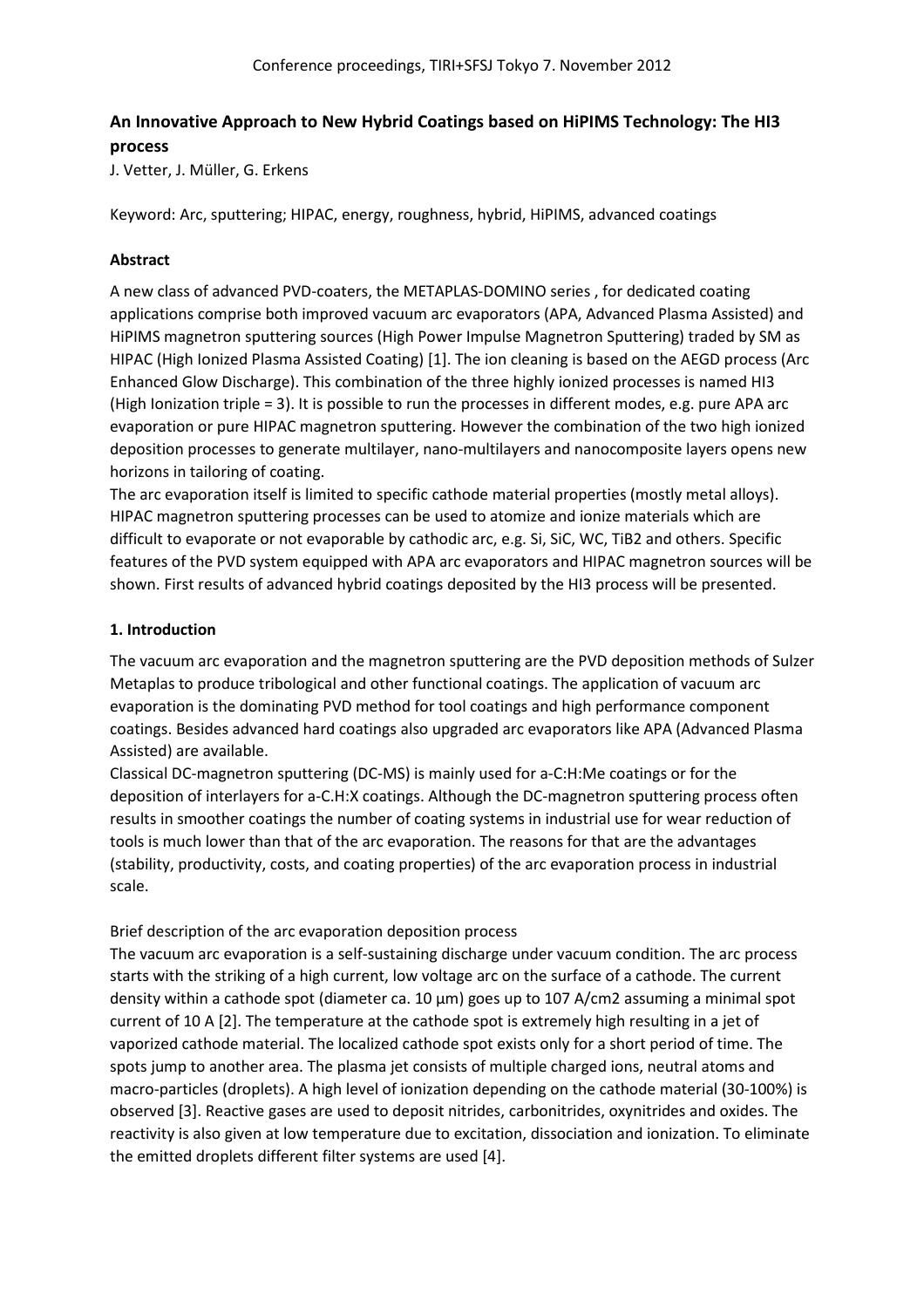Brief description of the magnetron sputtering deposition process

The DC magnetron sputtering (DC-MS) is based on the atomization of the target material by an energetic bombardment of its solid surface by ions. The sputtering process is possible in either under vacuum condition, or in inert gas or in reactive (inert plus reactive) gas atmospheres. The electrical conductivity of the target material has to be sufficient high. The ionization is mostly dominated by the sputter gas ionization (mostly Ar).

Two discharges are of special interest:

A) The triggered self-sustained magnetron sputtering without a gas burning is the plasma of ionized sputtered atoms [5].

B) The high power pulsed impulse magnetron sputtering HiPIMS burning in a discharge consisting of a mixture of ionized argon with a high ionization of the sputtered atoms [6], [7], [8]. This higher ionization level of the magnetron sputtering process opens up new possibilities to tailor coating properties. The HiPIMS processes have different trade names: HIPIMS, HIPIMS+, HPPMS, MPP, HIPAC and others. HIPAC is used by Sulzer Metaplas: High Ionized Plasma Assisted Coating.

A demand of R&D and production systems to run HIPAC processes is obvious. The solution provided by Sulzer Metaplas is the DOMINO platform (mini, S, L type), see Fig.1. The systems can be configured with both HIPAC and APA arc evaporators as hybrid systems.



Fig.1: METAPLAS-DOMINO platforms suitable for HIPAC processes, arc processes and for the HI3 hybrid set up with different chamber and magnetron sizes

The HIPAC processes can be processed either in a unipolar discharge mode using one or more magnetrons or in a bipolar discharge mode if at least two magnetrons are installed, see Fig. 2.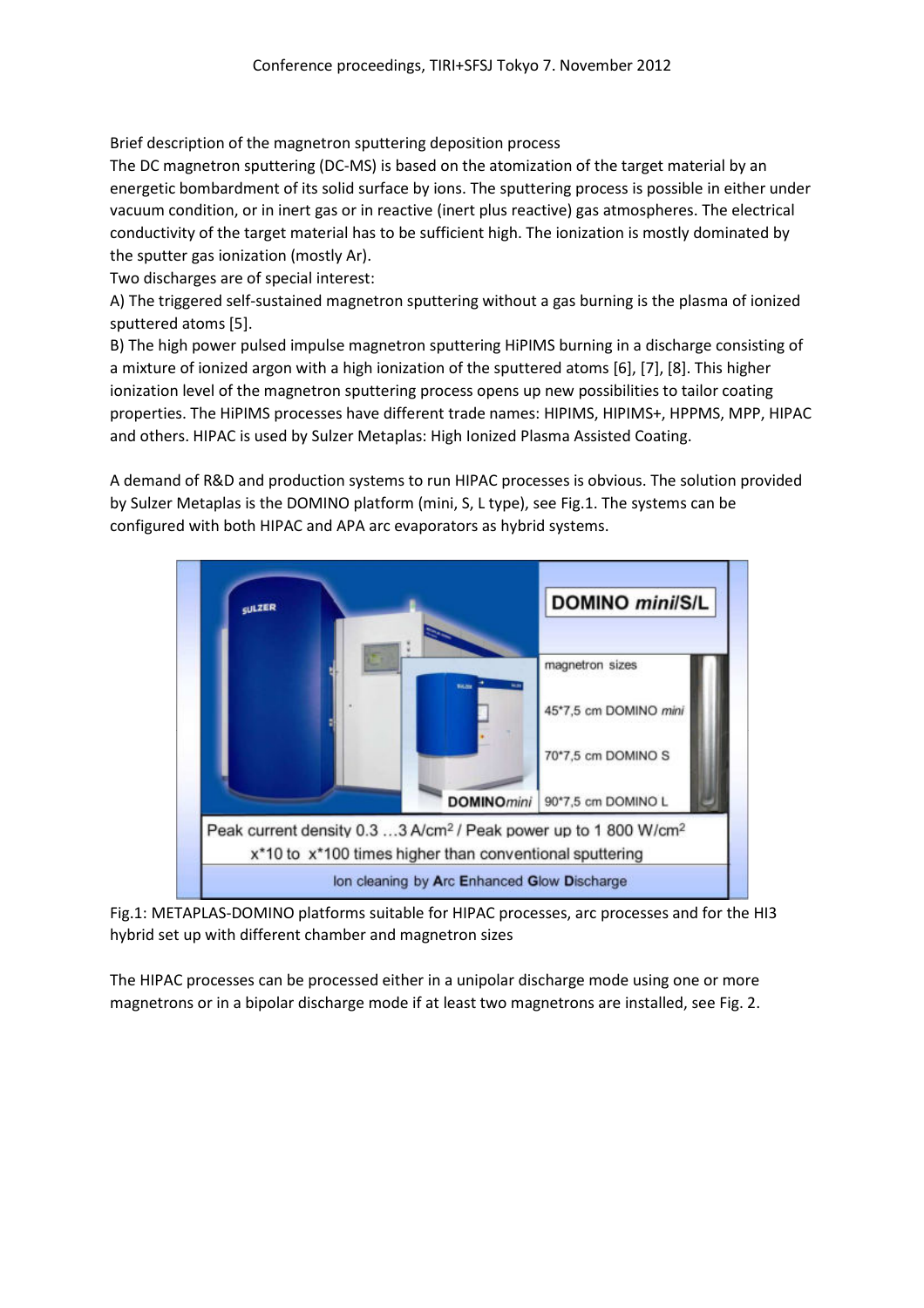

Fig.2: Operation modes of HIPAC within METAPLAS-DOMINO platforms with two magnetrons

## Brief description of the HI3 deposition process

The HI3 deposition process combines specific features and advantages of the APA arc and of the HIPAC processes shown in Fig. 3. The ion cleaning is carried out by the powerful AEGD process. The arc evaporation has some limitation to evaporate materials. Mostly metals and its alloys are evaporated. Furthermore, it is not possible to eliminate all droplet emissions in the productive direct arc mode (only almost in the filtered arc mode). The amount of droplets is acceptable for most of the applications (tool, components, decoration). HIPAC has the advantage that it is also possible to atomize and ionize materials which are not possible to evaporate by arc like Si, B4C and more, others materials which show a high droplet emission. Thus the HI3 process is suitable to generated new advanced coatings like top layers on arc layers by HIPAC, doping of arc deposited layers within a layer stack by HIPAC, deposition of nanolayers running arc and HIPAC with optimized process parameters at the same time.



Fig. 3: Combination of specific features and advantages of arc evaporation and HIPAC within the METAPLAS-DOMINO platforms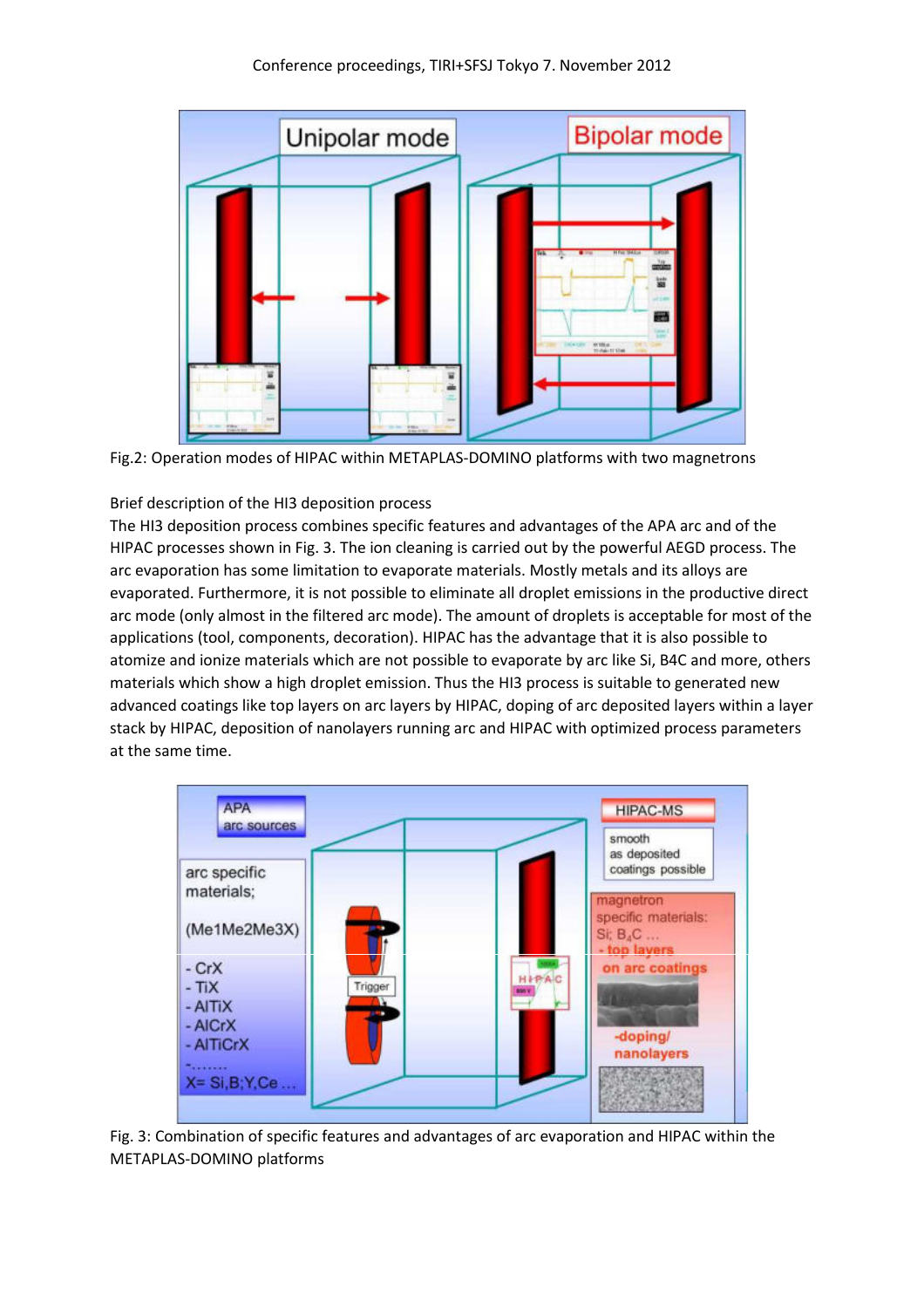Preliminary results of the pure HIPAC process in comparison with the pure arc process as well as of the hybrid process, the HI3, will be presented.

## **2. Experimental set up**

### *2.1. Comparison Arc and HIPAC*

Two important industrial coating types were deposited: AlTiN coatings using a target composition developed by Sulzer Metaplas (Al66at%Ti34at%) [8] and CrN coatings using pure Cr targets. Two different deposition methods were applied: magnetron sputtering and arc evaporation. Magnetron sputtering of the AlTiN coatings was made in the DOMINO mini using two magnetrons mounted in a closed field configuration. The magnetron with an unbalanced magnetic field set up had a size of 7.5 cm in width and 450 mm in length. The used pulse unit allowed a maximum voltage of 1000V/1000A. The magnetron discharge was running in 3 different modes: two magnetrons in the DCmode, one magnetron in DC mode and the other in HIPAC-mode, both magnetrons in the HIPAC-mode. The distance between the substrates and the target surface was 60mm. The bias voltage was set to 50 V, the total pressure was about 1 Pa, Ar:N2 flow of 120:120 sccm. The average power applied to each target was constant with 7 KW (20W/cm2). Fig. 4 illustrates the different pulse modes.



Fig. 4: Possible modes of magnetron sputtering in the DOMINO systems

To compare the growth rate with the growth rate of the arc evaporation also AlTiNcoatings were deposited by industrial standard parameter. The distance to the substrate holder was 140 mm. CrN coatings were deposited by HIPAC and vacuum arc to compare the adhesion level and roughness of the coatings in a DOMINO S system. The deposition parameters were the following: total pressure 0,9 Pa, Ar:N2 flow of 250:80 sccm, bias 50V, pulse parameters 150  $\mu$ s on 1500  $\mu$ s off (f= 606 Hz). The CrN arc coatings were deposited under industrial standard parameters. The ion cleaning was carried out by AEGD (Arc Enhanced Glow Discharge) before HIPAC and arc evaporation [10].

## *2.2. Advanced hybrid coatings: the HI3 process*

Two different groups of advanced hybrid coatings were deposited in a DOMINO S to improve the AlTiN base coating deposited by APA arc shown in Fig. 5.

*2.2.1. Improve the oxidation stability by a protecting top layer of the type SiBNCO and by doping*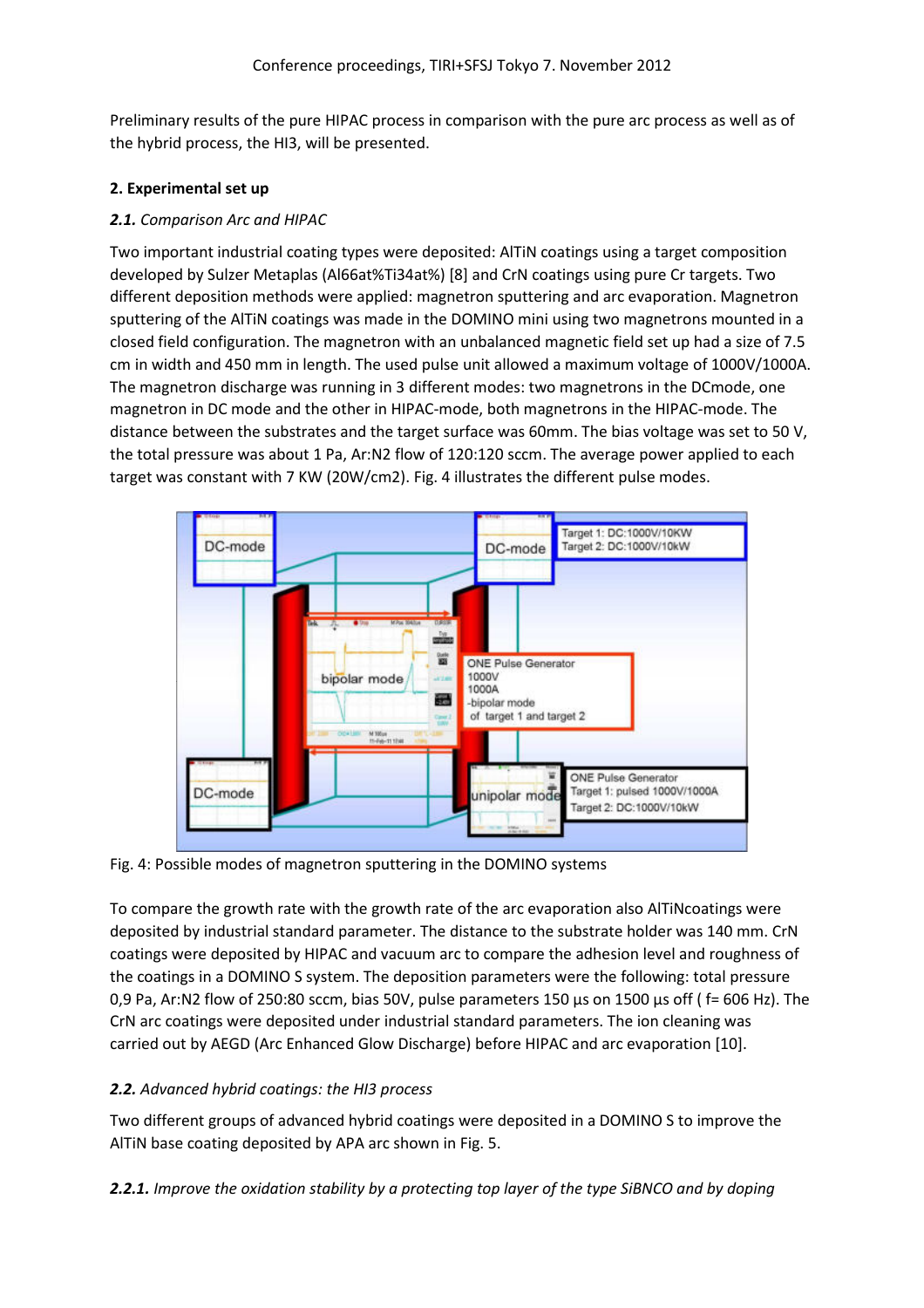It was presented by M. Isaka and J. Vetter, that the top coatings based on SiBNCO deposited by RF sputtering on AlTiN base coatings decreased significantly the oxidation depth ( 950°C/ 3h in air): the oxidation depth of about 60nm was 85 times lower than that of the Al55Ti45N arc coating and a factor 20 lower than that of the Ti80Si20N arc coating [11,12]. Recently, SM reported about the development of the HI3 process to deposit such high oxidation stable coating [13,14].

## *2.2.2. Improve the self lubrication at high operation temperature by VXN top layers and doping*

It was reported that the formation of vanadium oxide at temperatures of about 600 °C reduces significantly the solid state friction [15]. Moreover we observed a rather high droplet emission of Vdroplets in the arc process. The two aspects were the driving force to generate V-containing coatings by the HI3 process.



Fig.5: Development direction of advanced hybrid coatings on the base of the HI3 process

## **3. Results**

## *3.1. Deposition rate of AlTiN coatings in HIPAC-mode*

Fig. 6 shows the deposition rates achieved by magnetron sputtering in the different operation modes. The highest deposition rate was measured for DC-sputtering (14 A, 500V) with a current density of 0.04 A/cm2. A decrease was observed when operating in the mixed mode; one target with DC-MS and the other by HIPAC. A sharp drop was measured when a high peak power was applied at both magnetrons running in the HIPAC. The pulse parameters for the high ionized plasma operation were 80 μs on, 500 μs off (f=1724 Hz). The maximum peak current with 600 A results in a current density of 1.8 A/cm<sup>2</sup> and the maximum peak power of about 1 170 W/cm<sup>2</sup>.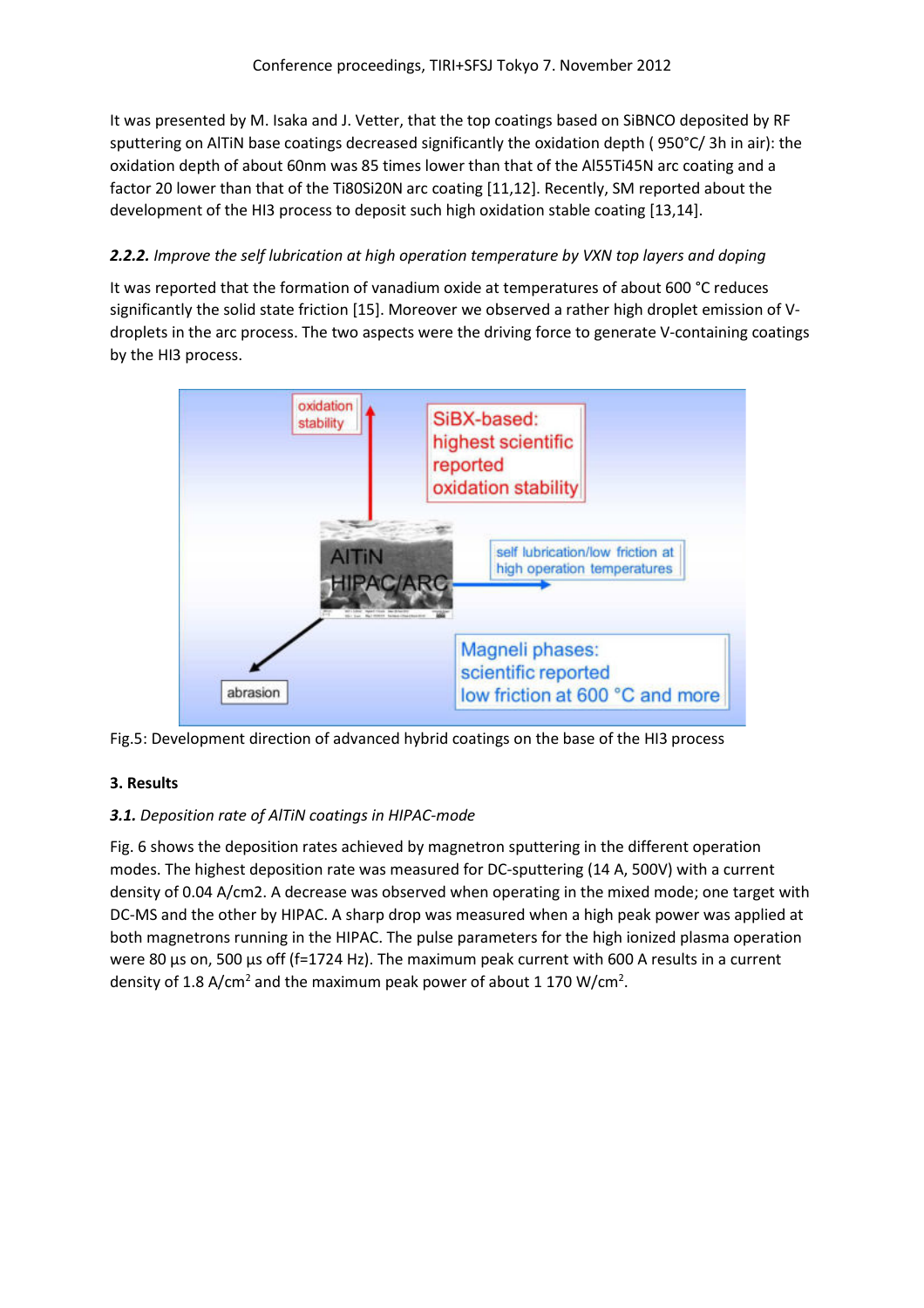

Fig. 6: Deposition rate of AlTiN in different sputtering modes (3-fold rotation)

## *3.2. Energy consumption and deposition rate*

A standard industrial (Al66at%Ti34at%)N coating was deposited by two APA evaporators in order to compare the energy consumption to get a specific deposition rate of the different sputtering modes with the energy consumption of the arc evaporation. The same substrate holder was used (3-fold rotation). The deposition rate was measured over a height of about 310 mm (magnetron: ca. 70% of the target length, arc: ca. rim of the arc evaporators). The measured deposition rate [nm/h] was divided by the total energy consumption of the particle sources [KW]. The results are shown in Fig. 7.



Fig. 7: Deposition rate divided per energy consumption of different sputtering modes and arc evaporation

Obviously the energy consumption to get the same deposition rate increases if the sputtering is switched from the DC- mode to the high ionized HIPAC. The energy consumption to get the same deposition rate increases by a factor of 2.5. The outstanding low energy consumption of the arc is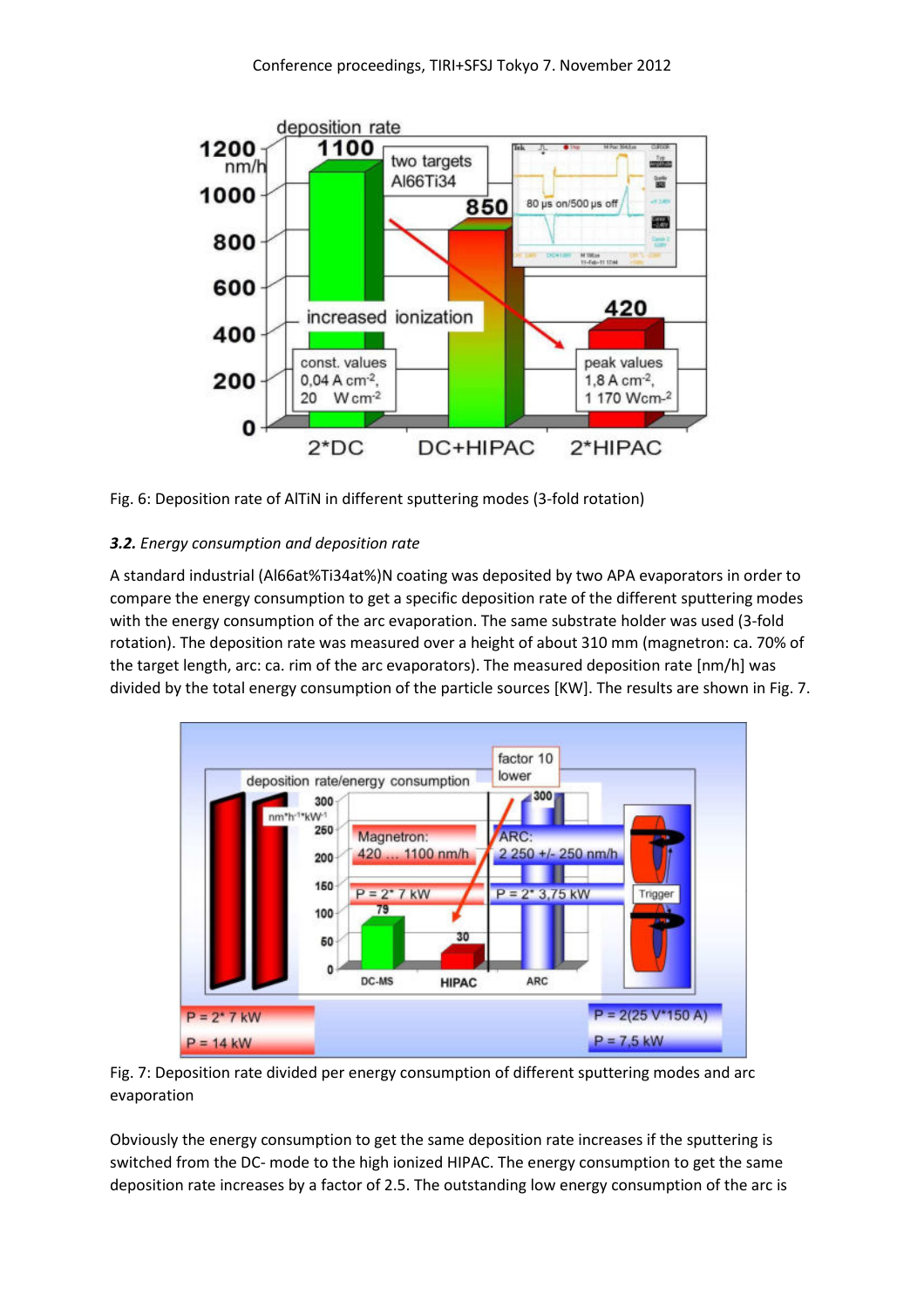significant. The required energy to get the same deposition rate like the HIPAC is up to 10 times lower than for the HIPAC.

#### *3.3. Roughness*

The adhesion and the roughness for CrN coatings deposited by HIPAC and arc evaporation are shown in Fig. 8. Both coating methods show the same high adhesion achieved after AEGD-ion cleaning. The roughness is typically much lower for the HIPAC coating than for the arc coating. The roughness of the arc coating decreases significantly when applying an industrial standard post treatment. However it is still slightly higher than that of the HIPAC coating.



Fig. 8: Roughness of as deposited CrN coating: HCP-MS in as deposited state, arc in as deposited and post treated state

## *3.4. Selected properties of advanced hybrid coatings by the HI3 process*

## *3.4.1. SiBX-based coatings*

Fig. 9 shows the coating architecture of a coating with a SiBX top layer. It is obviously that the AlTiN base coating grow with a columnar structure. The hybrid coating deposited by parallel operation of HIPAC and arc shows a grain refinement. The SiBX top layer is amorphous. An unusual structural gradient was generated: from columnar growth step by step to the amorphous growth. The top layer had a nano-hardness of about 2 000, nearly the same hardness as CrN.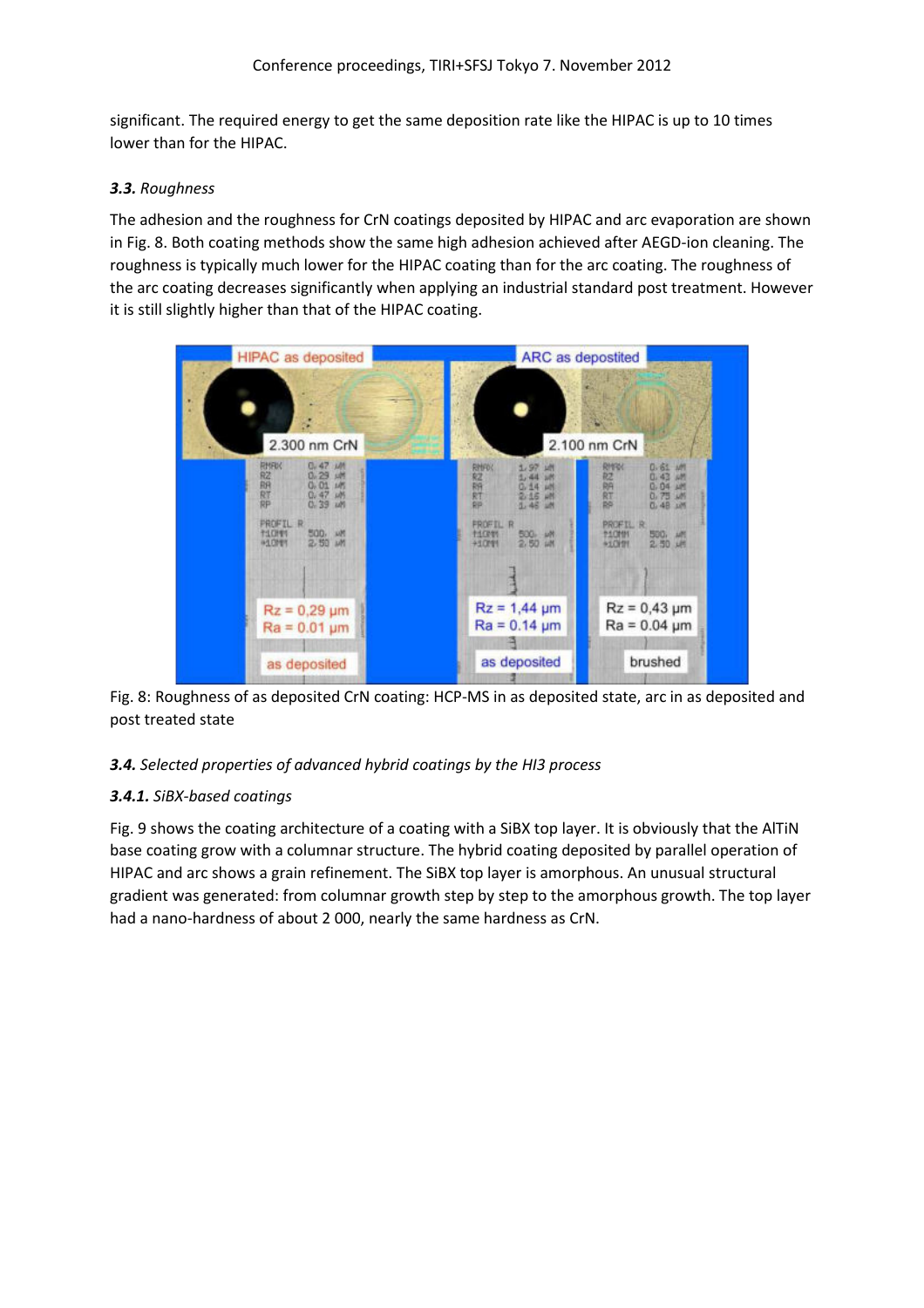

Fig. 9: Morphology and hardness of the coating combining SiBX by HIPAC and AlTiN by arc using the HI3 process

# *3.4.2. VX- based coatings*

Fig. 10 shows the coating architecture of a coating with a VXN top layer. It is obviously that the AlTiN base coating grew with a columnar structure. The hybrid coating deposited by parallel operation of HIPAC and arc shows nearly the same columnar structure in contrast to the grain refinement observed for SiBX-base coatings. The VXN top layer grew is also dense columnar, a result for the HIPAC operation. The top VXNlayer had a nano-hardness of about 2 300, nearly the same hardness as TiN.



Fig. 10: Morphology and hardness of the coating combining VX by HIPAC and AlTiN by arc using the HI3 process

First tooling application tests were realized. The coating showed surprising good results in cutting of Ti alloys, but also in punching of stainless steel.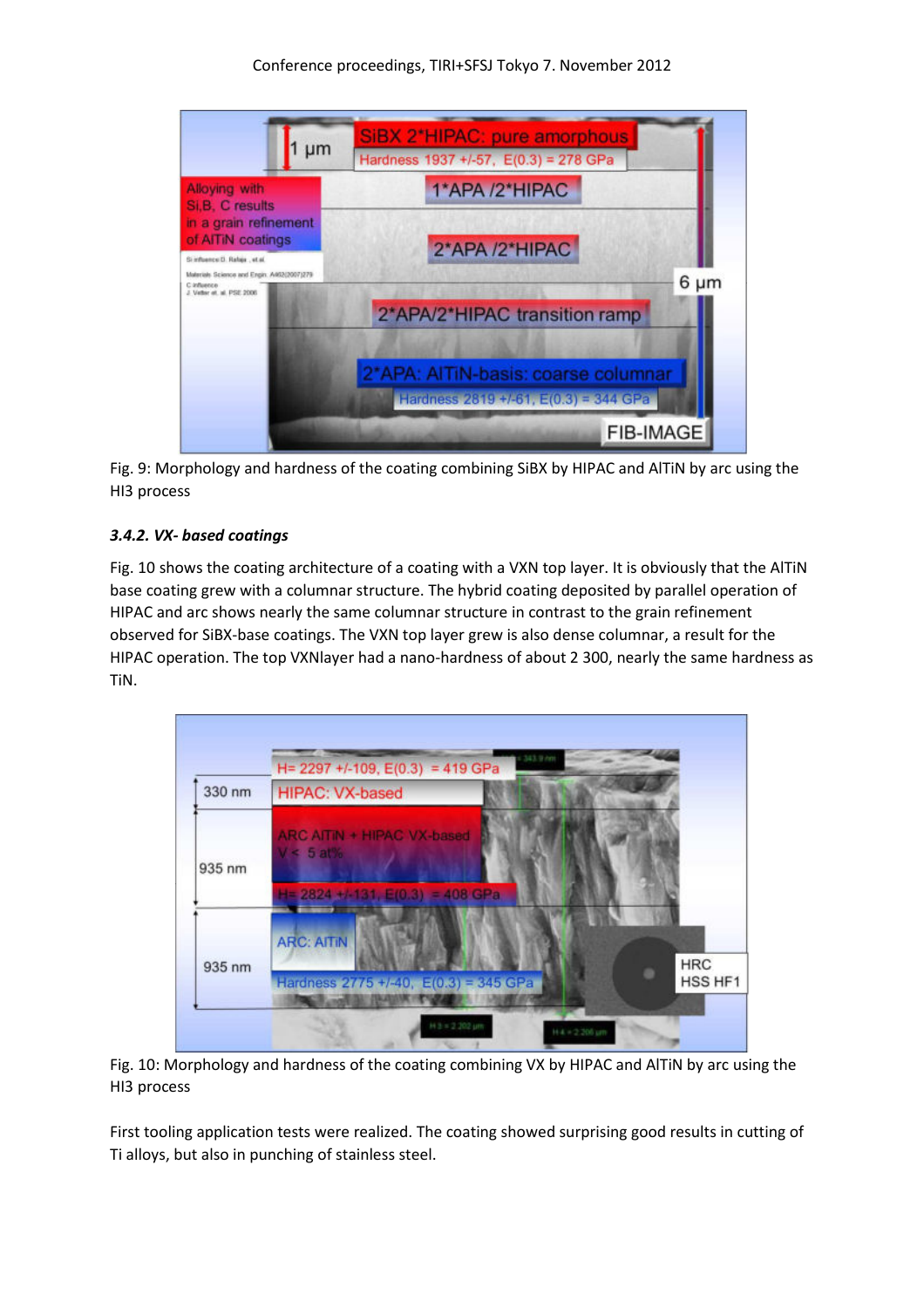



## **4. Discussion**

Table 1 shows selected general process data's and industrial relevant data's for DCMS, HIPAC, arc evaporation and HI3. In addition to the well known data's the energy consumption is added. It has to be pointed out that this comparison is made under the view of industrial applications of hard coatings for wear and friction reduction.

## *4.1. What are the advantages of HIPAC compared to Arc for wear/friction reduction coatings?*

A) It has been shown that HIPAC is able to produce well adherent and smooth coatings. That means for micro tools and components it is an alternative to the filtered vacuum arc evaporation. It should be mentioned, that the low roughness requires both an optimization of process parameters and a clean surrounding inside and outside the chamber, otherwise growth defects will be generated by dust particles [16].

B) The target material variety is larger than for the arc evaporation. Thus HIPAC is the solution for target materials which are difficult or not evaporable by the vacuum arc evaporation, e.g. TiB2, SiC, B4C.

# *4.2. What are the disadvantages of HIPAC compared to Arc for wear/friction reduction coatings?*

A) It has been shown that the deposition rate is significantly lower than that of the arc evaporation. The shown decrease of the deposition rate of HIPAC in comparison to DCMS is caused by the high power densities applied in the described experiment. The process parameters shall be tailored to apply an optimum of power densities for the required coating properties and by adjusting the reactive gas process to maximize the deposition rates.

B) In addition, the energy consumption to get the same deposition rate is up to a factor 10 higher than for the arc evaporation. This tendency was also shown for Cu coating processes.

## *4.3. Which potential does hybrid systems have?*

The DOMINO platform has both the possibility to deposit coatings either by pure HIPAC and its combination with DC-MS or by arc evaporation to find the optimal coating process for different applications. It should be mentioned, that the droplet content and the resulting roughness of an arc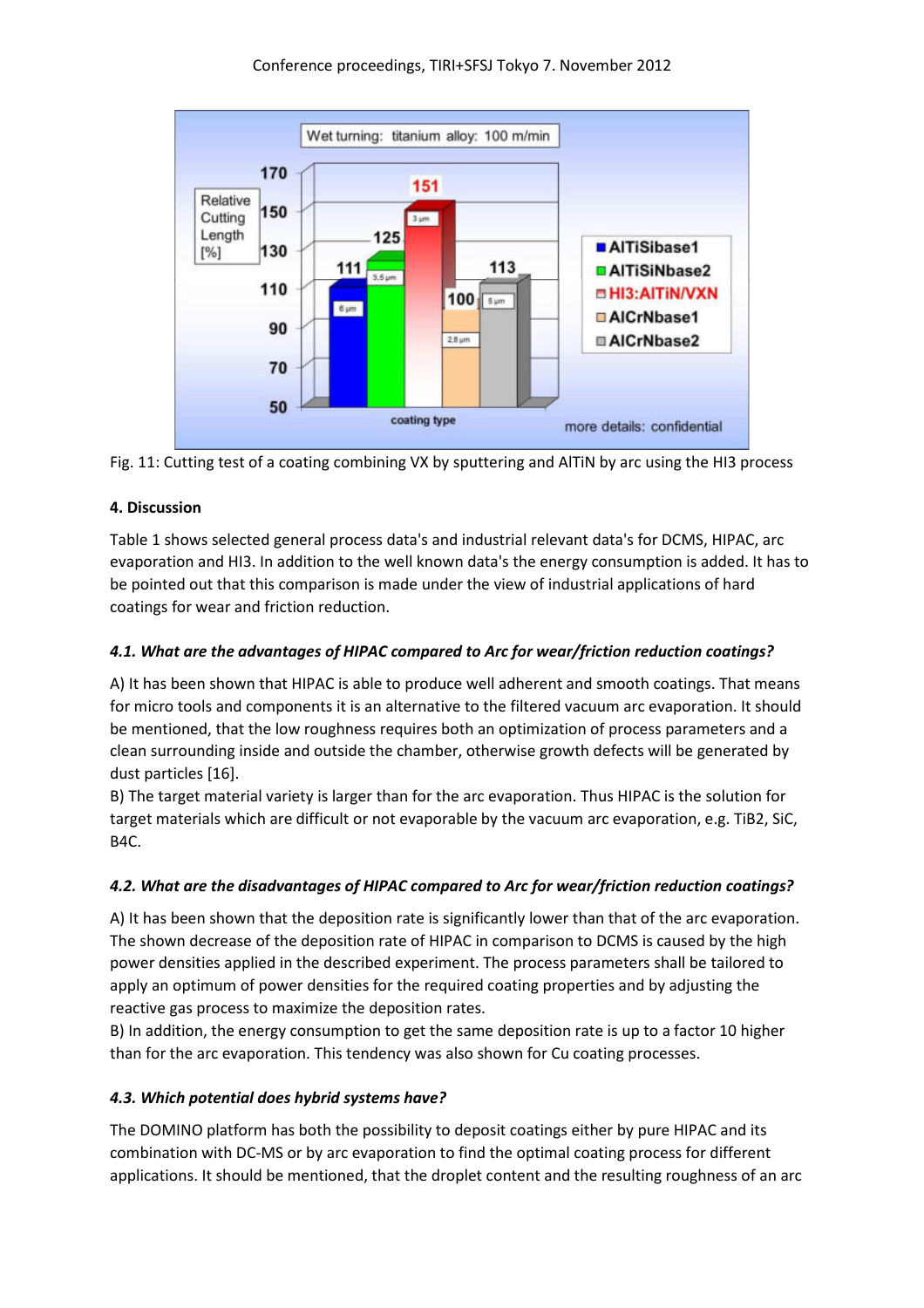deposited coating is acceptable for a lot of applications without any post treatment. In several applications like for forming tools and plastic moulds a post treatment has to be applied.

## *4.4. The HI3 process*

One not in detail investigated potential of HIPAC is the hybrid process with vacuum arc evaporation. The possibility to use target materials which are difficult or not evaporable by arc opens the window to deposit dedicated nanocomposites by doping or to generate multilayers (also in the nanoscale) and to adjust functional top layers. First steps were done by Sulzer Metaplas.

| <u>1886 - Pasic companson or are and magnetion aeposition meldang nin Ale (1111-1119)</u> |                                   |                                    |                     |                      |                                                |                                 |                                    |
|-------------------------------------------------------------------------------------------|-----------------------------------|------------------------------------|---------------------|----------------------|------------------------------------------------|---------------------------------|------------------------------------|
|                                                                                           | Target<br>material<br>flexibility | <b>Ionization</b>                  | Rate                | Energy<br>efficiency | Main<br>application<br>wear/friction           | * Classical<br>hard<br>coatings | *DLC with<br><b>PVD</b><br>process |
| DC<br>ΜS                                                                                  | $++++$                            | $\ddot{}$<br>max 10%               | $^{+++}$            | $^{++}$              | DLC parts<br>decoration<br>(tools)             | 5%                              | 99 %                               |
| <b>HIPAC</b>                                                                              | $^{+++}$                          | $++$<br>may exceed<br>50% [7]      | $^{++}$             | $\ddot{}$            | not defined<br>smooth and<br>dense<br>coatings | ?                               | ?                                  |
| DC<br>Arc                                                                                 | $++$<br>limited arc<br>materials  | $^{+++}$<br>up to 100 %<br>$[2,3]$ | $++++$              | $++++$               | tools,<br>components<br>(decoration)           | 95%                             | 1%                                 |
| Arc<br><b>Filter</b>                                                                      | $++$<br>mostly<br>carbon          | $++++$<br>100%                     | $\ddot{}$           | $\ddot{}$            | Components<br>(tools)                          | less 1%                         | less 1%                            |
| $H13 =$<br><b>HIPAC</b><br>& Arc                                                          | $^{+++}$                          | $++$<br>&<br>$^{+++}$              | $++$<br>&<br>$++++$ | $+$<br>&<br>$++++$   | tools,<br>components                           | Advanced<br>Coatings            | Advanced<br>Coatings               |

Table 1: Basic comparison of arc and magnetron deposition including HIPAC (HiPIMS)

\*percentage of application is estimated from market observation, not based on statistical evaluation

# **5. Summary and conclusions**

1. The DOMINO platform gives the possibility to investigate specific process parameters and coating properties for DC-MS, HIPAC-MS in comparison to the arc evaporation.

2. The DOMINO platform allows to run HIPAC-MS and vacuum arc evaporation as a hybrid process.

3. The deposition rate of HIPAC-MS is lower than that of DC-MS and significantly lower than that of the vacuum arc in the investigated configuration.

4. The energy consumption to get a specific deposition rate is for HIPAC-MS higher than for DC-MS and much higher than for the vacuum arc evaporation (up to factor 10).

5. Two advanced coating systems were successfully realized by the HI3 process: a coating architecture based on SiBX by HIPAC to increase the oxidation stability and , a coating type based on VXN by HIPAC to decrease the high temperature friction.

# **References**

[1] Vetter, J., Müller, J. Erkens, G.:Domino Platform: PVD coaters for Arc Evaporation and High Current Pulsed Magnetron Sputtering, IOP Conf. Series: Materials and Engineering 39(2012) 012004

[2] Siemroth P., Schultrich B., Schülke T., Surf. Coat. Techn. 74-75 (1995)92-96

[3 Rother B., Vetter J., Wiss. Z. d.TU Karl-Marx-Stadt 31(1989) H3, p. 433-445

[4] Boxman R.L., Martin P.L., Sanders D.M.: Handbook of vacuum arc science and technology, Noyes Publications, New Jersey, 1995

[5] Dorodnov A.M, Petrosov B.A, Sov. Phys. Tech. Phys 26(3)1981, 304